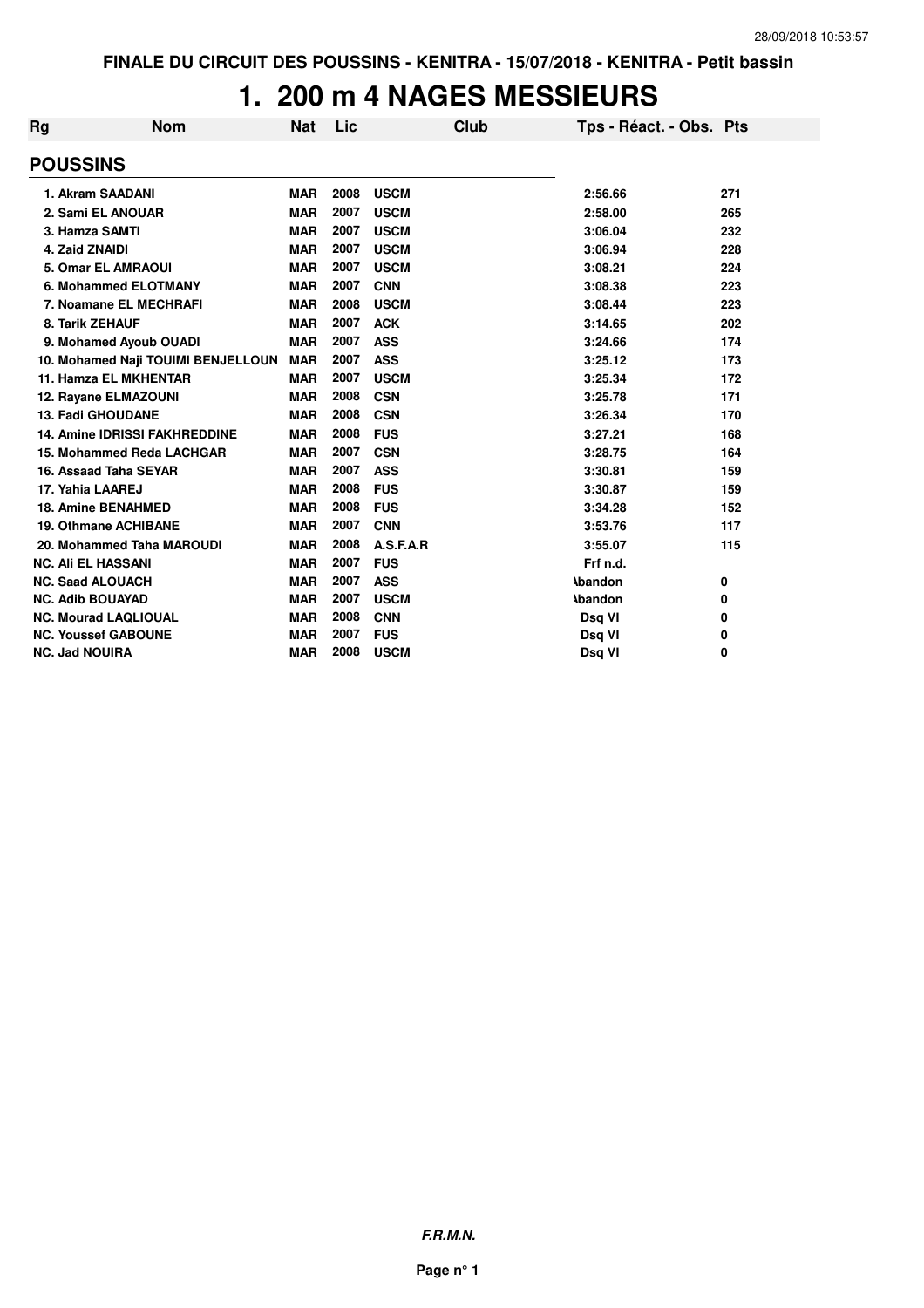#### **2. 50 m PAPILLON DAMES**

| Rg              | <b>Nom</b>               | <b>Nat</b> | Lic  | Club        | Tps - Réact. - Obs. Pts |     |
|-----------------|--------------------------|------------|------|-------------|-------------------------|-----|
| <b>POUSSINS</b> |                          |            |      |             |                         |     |
|                 | 1. Malak MEQDAR          | <b>MAR</b> | 2007 | <b>FUS</b>  | 36.93                   | 289 |
| 2. Aya SEJJARI  |                          | <b>MAR</b> | 2008 | <b>FUS</b>  | 44.31                   | 167 |
| 3. Sarah ARAB   |                          | <b>MAR</b> | 2008 | <b>USCM</b> | 50.15                   | 115 |
| 4. Salma SAIFI  |                          | <b>MAR</b> | 2007 | <b>CNN</b>  | 50.88                   | 110 |
|                 | 5. Rachida KIDAYE        | <b>MAR</b> | 2007 | <b>CNN</b>  | 51.00                   | 109 |
|                 | <b>6. Zineb BOUSSNEN</b> | <b>MAR</b> | 2008 | A.S.F.A.R   | 53.37                   | 95  |
|                 | 7. Majdouline NIHOU      | <b>MAR</b> | 2007 | <b>CNN</b>  | 54.25                   | 91  |
| 8. Ichrak RATMA |                          | <b>MAR</b> | 2007 | <b>CNN</b>  | 55.89                   | 83  |
|                 | 9. Yassmina IZOUGAGHEN   | <b>MAR</b> | 2007 | <b>CNN</b>  | 1:01.28                 | 63  |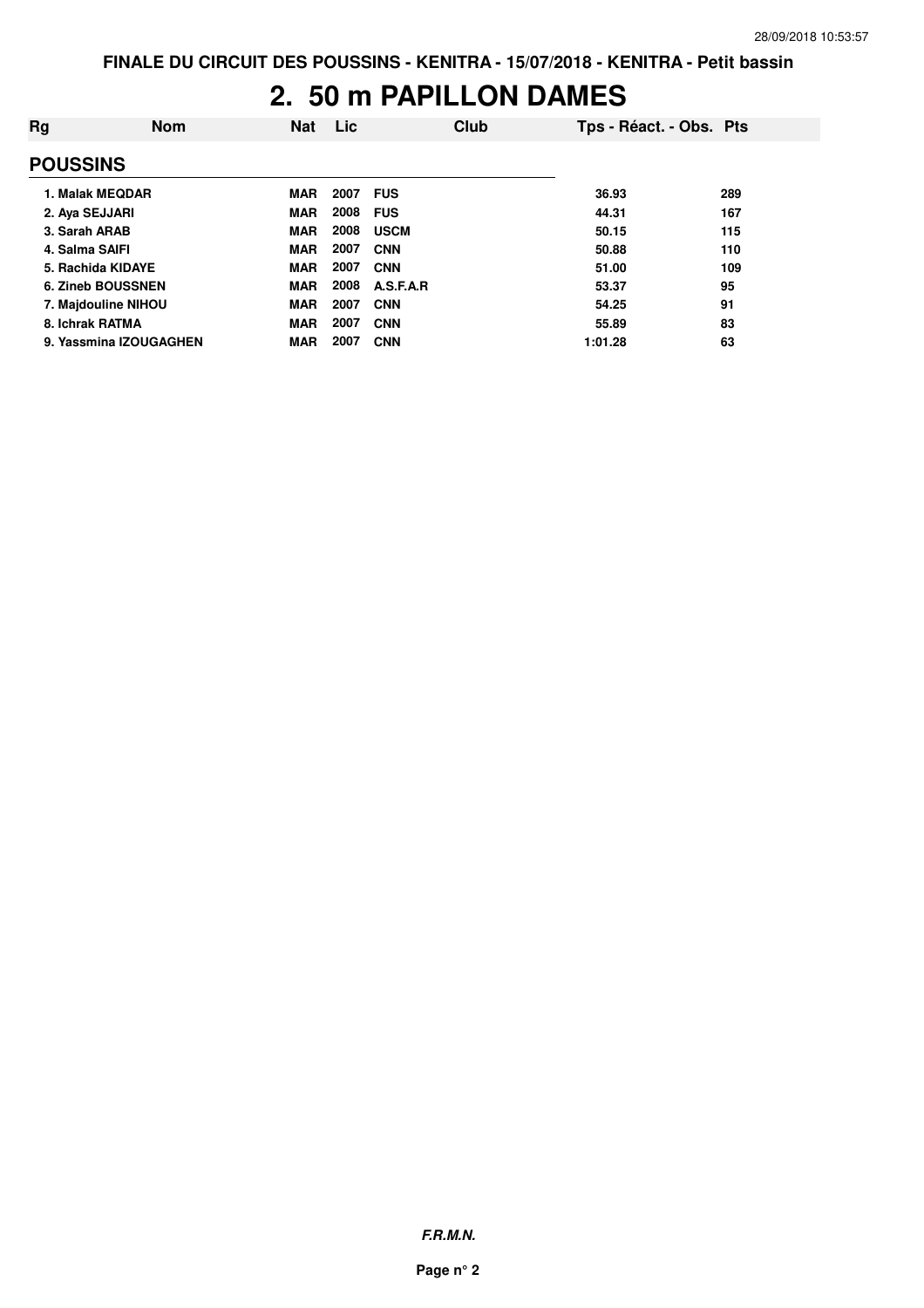## **3. 100 m DOS DAMES**

| Rg                      | Nom | <b>Nat</b> | Lic  | Club        | Tps - Réact. - Obs. Pts |     |
|-------------------------|-----|------------|------|-------------|-------------------------|-----|
| <b>POUSSINS</b>         |     |            |      |             |                         |     |
| 1. Hasnae IDRISSI       |     | MAR        | 2007 | <b>USCM</b> | 1:24.72                 | 322 |
| 2. Rawane SADIQUI       |     | <b>MAR</b> | 2007 | <b>USCM</b> | 1:26.04                 | 308 |
| 3. Douaa EL YAAGOUBI    |     | <b>MAR</b> | 2007 | <b>USCM</b> | 1:28.30                 | 285 |
| 4. Malak ELBOUAZZAOUI   |     | <b>MAR</b> | 2007 | <b>ASS</b>  | 1:36.30                 | 219 |
| 5. Hanane DIOURI        |     | <b>MAR</b> | 2007 | <b>ASS</b>  | 1:43.47                 | 177 |
| 6. Rim BOUCHIKHI        |     | <b>MAR</b> | 2007 | A.S.F.A.R   | 1:44.22                 | 173 |
| <b>NC. Rim BENARAFA</b> |     | <b>MAR</b> | 2007 | <b>FUS</b>  | Dsg NI                  | 0   |

**F.R.M.N.**

**Page n° 3**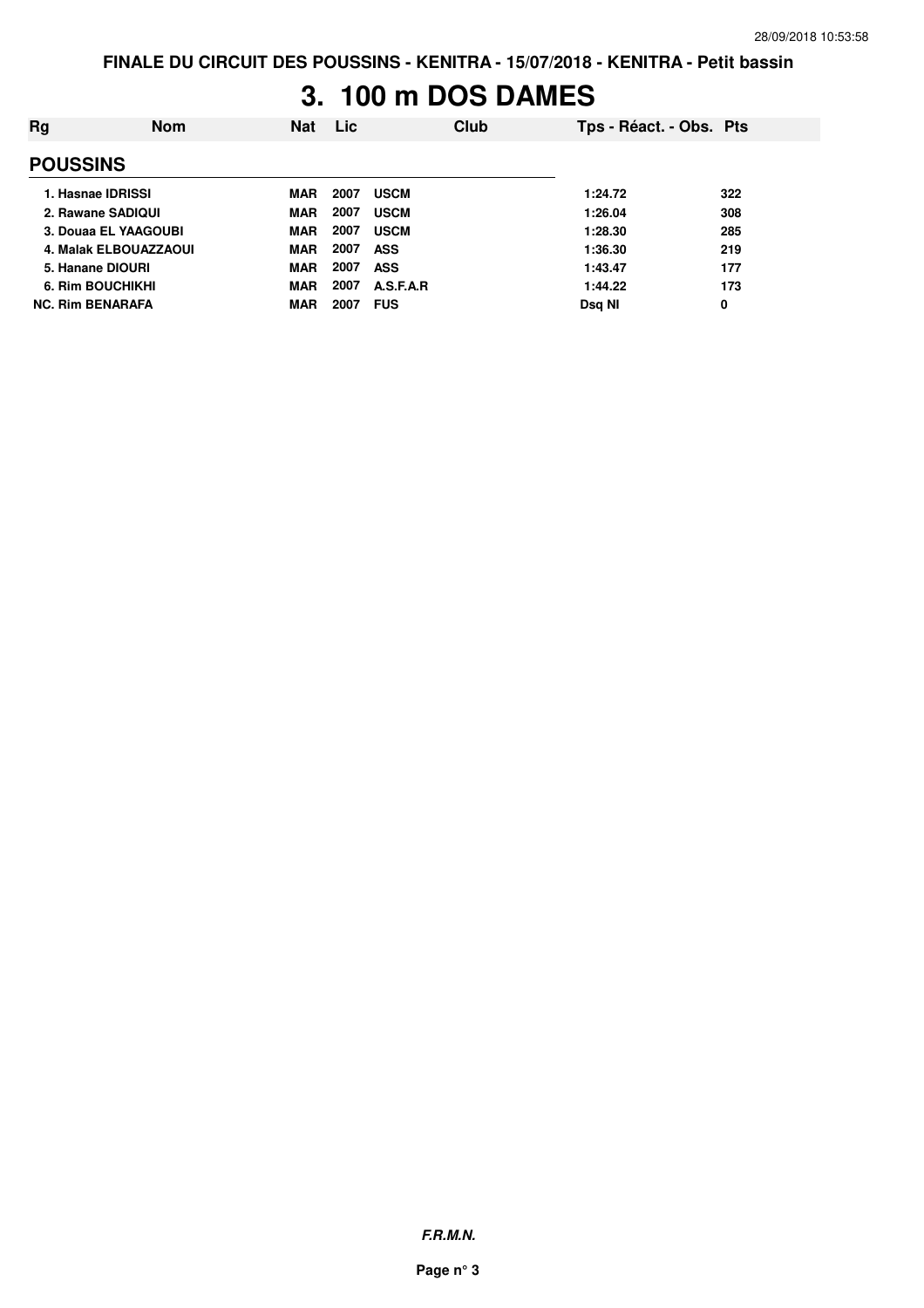# **4. 50 m BRASSE DAMES**

| Rg                       | <b>Nom</b>                   | <b>Nat</b> | Lic  | Club        | Tps - Réact. - Obs. Pts |     |
|--------------------------|------------------------------|------------|------|-------------|-------------------------|-----|
| <b>POUSSINS</b>          |                              |            |      |             |                         |     |
| <b>1. Sara BENSLETEN</b> |                              | <b>MAR</b> | 2007 | <b>USCM</b> | 44.94                   | 292 |
| 2. Nada RAGTAOUI         |                              | <b>MAR</b> | 2007 | <b>FUS</b>  | 45.09                   | 289 |
|                          | <b>3. Ghita EL MOUATARIF</b> | <b>MAR</b> | 2007 | <b>FUS</b>  | 46.00                   | 273 |
|                          | 4. Nour El Houda BENSALEH    | <b>MAR</b> | 2007 | <b>FUS</b>  | 46.66                   | 261 |
| 5. Hiba LAHLIMI          |                              | <b>MAR</b> | 2007 | <b>ACK</b>  | 47.04                   | 255 |
| 6. Nada ZAGRITI          |                              | <b>MAR</b> | 2007 | <b>ASS</b>  | 47.09                   | 254 |
| 7. Rim ELADEL            |                              | <b>MAR</b> | 2008 | <b>ASS</b>  | 49.15                   | 223 |
| 8. Selma TIYAL           |                              | <b>MAR</b> | 2007 | A.S.F.A.R   | 53.81                   | 170 |
| 9. Zineb SOUALHINE       |                              | <b>MAR</b> | 2008 | <b>FUS</b>  | 54.92                   | 160 |
| 10. Hiba HADDAD          |                              | <b>MAR</b> | 2008 | <b>ASS</b>  | 55.34                   | 156 |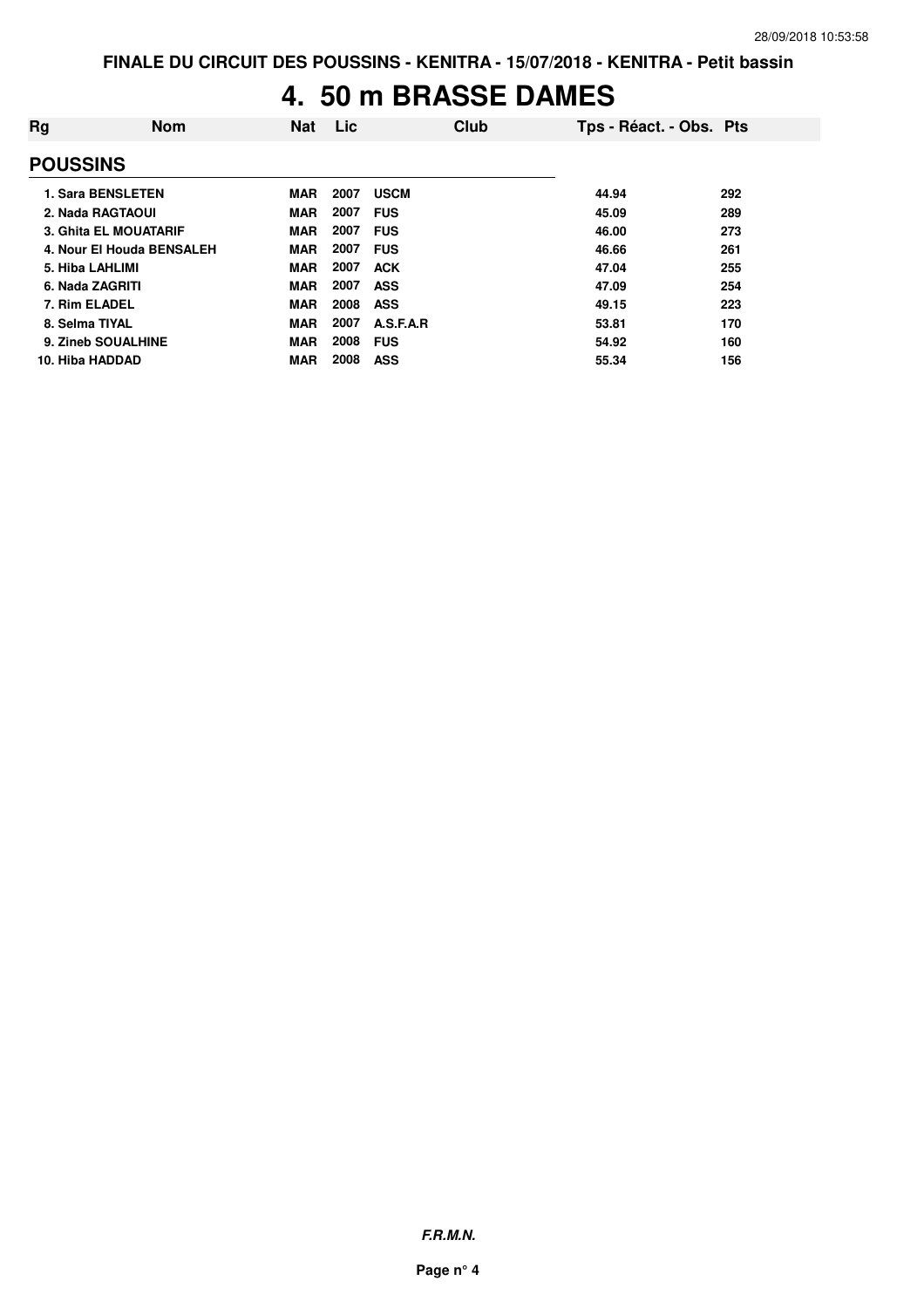# **5. 50 m NAGE LIBRE MESSIEURS**

| Rg | <b>Nom</b>                           | <b>Nat</b> | Lic  |             | Club | Tps - Réact. - Obs. Pts |     |
|----|--------------------------------------|------------|------|-------------|------|-------------------------|-----|
|    | <b>POUSSINS</b>                      |            |      |             |      |                         |     |
|    | 1. Zaid ZNAIDI                       | <b>MAR</b> | 2007 | <b>USCM</b> |      | 33.13                   | 251 |
|    | 2. Akram SAADANI                     | <b>MAR</b> | 2008 | <b>USCM</b> |      | 33.19                   | 250 |
|    | 3. Mohammed ELOTMANY                 | <b>MAR</b> | 2007 | <b>CNN</b>  |      | 33.78                   | 237 |
|    | 4. Sami EL ANOUAR                    | <b>MAR</b> | 2007 | <b>USCM</b> |      | 34.22                   | 228 |
|    | 5. Hamza SAMTI                       | <b>MAR</b> | 2007 | <b>USCM</b> |      | 34.32                   | 226 |
|    | <b>6. Youssef GABOUNE</b>            | <b>MAR</b> | 2007 | <b>FUS</b>  |      | 34.34                   | 225 |
|    | 7. Omar EL AMRAOUI                   | <b>MAR</b> | 2007 | <b>USCM</b> |      | 35.25                   | 208 |
|    | 8. Noamane EL MECHRAFI               | <b>MAR</b> | 2008 | <b>USCM</b> |      | 35.50                   | 204 |
|    | 9. Adib BOUAYAD                      | <b>MAR</b> | 2007 | <b>USCM</b> |      | 36.28                   | 191 |
|    | 10. Mohamed Ayoub OUADI              | <b>MAR</b> | 2007 | <b>ASS</b>  |      | 36.75                   | 184 |
|    | <b>11. Hamza EL MKHENTAR</b>         | <b>MAR</b> | 2007 | <b>USCM</b> |      | 36.78                   | 183 |
|    | 12. Mohammed Reda LACHGAR            | <b>MAR</b> | 2007 | <b>CSN</b>  |      | 37.16                   | 178 |
|    | <b>13. Amine IDRISSI FAKHREDDINE</b> | <b>MAR</b> | 2008 | <b>FUS</b>  |      | 37.22                   | 177 |
|    | 14. Mohamed Naji TOUIMI BENJELLOUN   | <b>MAR</b> | 2007 | <b>ASS</b>  |      | 37.43                   | 174 |
|    | <b>15. Mourad LAQLIOUAL</b>          | <b>MAR</b> | 2008 | <b>CNN</b>  |      | 37.94                   | 167 |
|    | <b>16. Amine BENAHMED</b>            | <b>MAR</b> | 2008 | <b>FUS</b>  |      | 38.56                   | 159 |
|    | <b>17. Tarik ZEHAUF</b>              | <b>MAR</b> | 2007 | <b>ACK</b>  |      | 38.58                   | 159 |
|    | 18. Jad NOUIRA                       | <b>MAR</b> | 2008 | <b>USCM</b> |      | 38.84                   | 156 |
|    | <b>19. Fadi GHOUDANE</b>             | <b>MAR</b> | 2008 | <b>CSN</b>  |      | 39.14                   | 152 |
|    | 20. Rayane ELMAZOUNI                 | <b>MAR</b> | 2008 | <b>CSN</b>  |      | 39.44                   | 149 |
|    | 21. Assaad Taha SEYAR                | <b>MAR</b> | 2007 | <b>ASS</b>  |      | 40.90                   | 133 |
|    | 22. Yahia LAAREJ                     | <b>MAR</b> | 2008 | <b>FUS</b>  |      | 41.00                   | 132 |
|    | 23. Othmane ACHIBANE                 | <b>MAR</b> | 2007 | <b>CNN</b>  |      | 41.19                   | 130 |
|    | 24. Saad ALOUACH                     | <b>MAR</b> | 2007 | <b>ASS</b>  |      | 43.22                   | 113 |
|    | 25. Mohammed Taha MAROUDI            | <b>MAR</b> | 2008 | A.S.F.A.R   |      | 43.85                   | 108 |
|    | <b>NC. Ali EL HASSANI</b>            | <b>MAR</b> | 2007 | <b>FUS</b>  |      | Frf n.d.                |     |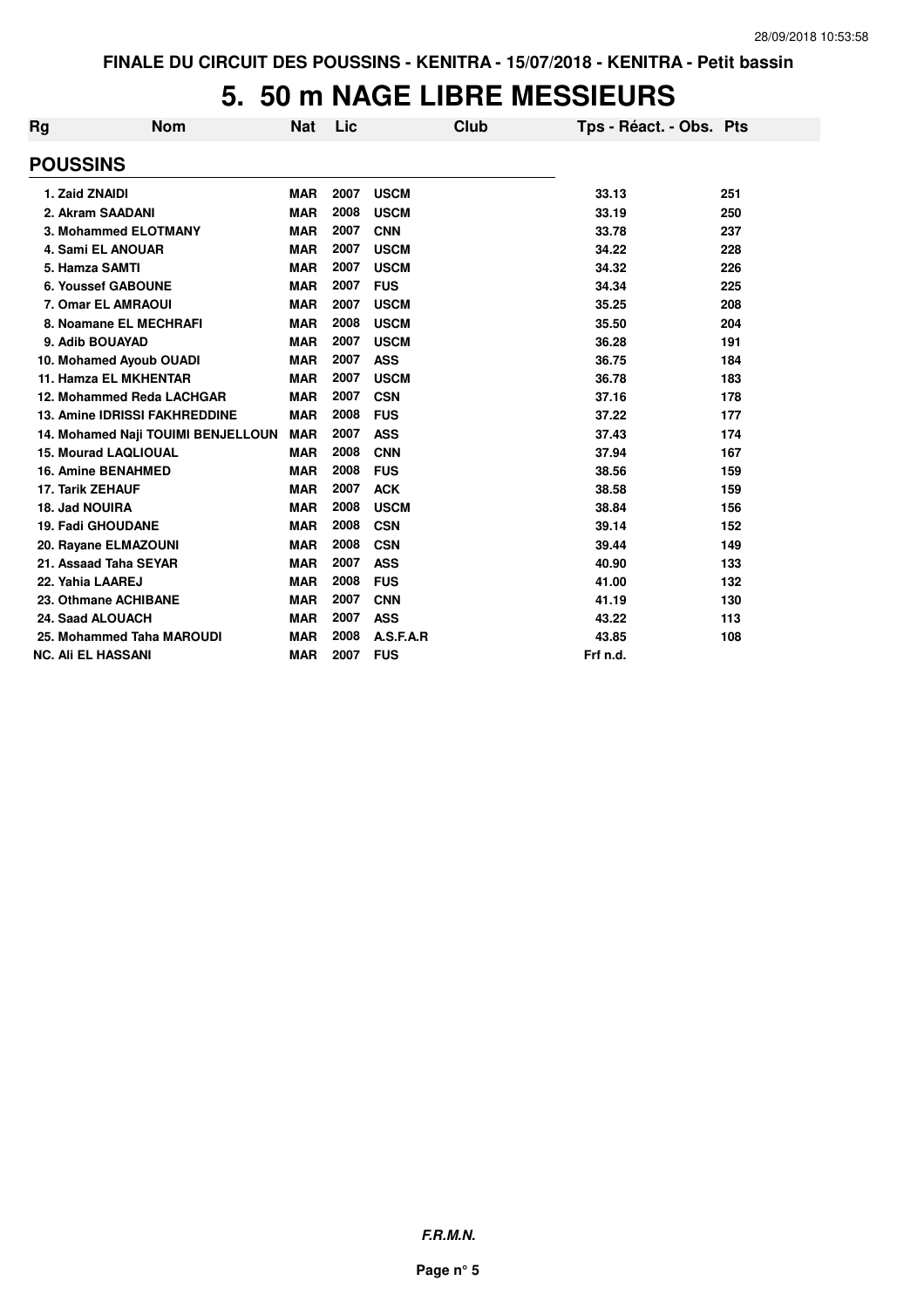# **6. 400 m NAGE LIBRE DAMES**

| Rg                      | <b>Nom</b>                    | <b>Nat</b> | Lic  | Club        | Tps - Réact. - Obs. Pts |     |
|-------------------------|-------------------------------|------------|------|-------------|-------------------------|-----|
| <b>POUSSINS</b>         |                               |            |      |             |                         |     |
|                         | 1. Malak MEQDAR               | <b>MAR</b> | 2007 | <b>FUS</b>  | 5:16.44                 | 427 |
|                         | 2. Nada RAGTAOUI              | <b>MAR</b> | 2007 | <b>FUS</b>  | 5:33.19                 | 366 |
|                         | 3. Nour El Houda BENSALEH     | <b>MAR</b> | 2007 | <b>FUS</b>  | 5:45.23                 | 329 |
|                         | 4. Douaa EL YAAGOUBI          | <b>MAR</b> | 2007 | <b>USCM</b> | 5:49.44                 | 317 |
|                         | <b>5. Sara BENSLETEN</b>      | <b>MAR</b> | 2007 | <b>USCM</b> | 6:01.12                 | 287 |
|                         | 6. Rawane SADIQUI             | <b>MAR</b> | 2007 | <b>USCM</b> | 6:01.47                 | 286 |
|                         | 7. Hasnae IDRISSI             | <b>MAR</b> | 2007 | <b>USCM</b> | 6:07.35                 | 273 |
|                         | 8. Aya SEJJARI                | <b>MAR</b> | 2008 | <b>FUS</b>  | 6:15.42                 | 255 |
| 9. Sarah ARAB           |                               | <b>MAR</b> | 2008 | <b>USCM</b> | 6:28.98                 | 230 |
|                         | <b>10. Ghita EL MOUATARIF</b> | <b>MAR</b> | 2007 | <b>FUS</b>  | 6:34.31                 | 220 |
| 11. Hiba LAHLIMI        |                               | <b>MAR</b> | 2007 | <b>ACK</b>  | 6:36.71                 | 216 |
| 12. Rim ELADEL          |                               | <b>MAR</b> | 2008 | <b>ASS</b>  | 6:42.04                 | 208 |
|                         | 13. Rim BOUCHIKHI             | <b>MAR</b> | 2007 | A.S.F.A.R   | 6:45.66                 | 202 |
|                         | 14. Majdouline NIHOU          | <b>MAR</b> | 2007 | <b>CNN</b>  | 6:53.39                 | 191 |
|                         | 15. Rachida KIDAYE            | <b>MAR</b> | 2007 | <b>CNN</b>  | 6:56.81                 | 187 |
|                         | <b>16. Rim BENARAFA</b>       | <b>MAR</b> | 2007 | <b>FUS</b>  | 6:59.38                 | 183 |
|                         | <b>17. Zineb SOUALHINE</b>    | <b>MAR</b> | 2008 | <b>FUS</b>  | 6:59.47                 | 183 |
| 18. Nada ZAGRITI        |                               | <b>MAR</b> | 2007 | <b>ASS</b>  | 7:00.94                 | 181 |
| 19. Selma TIYAL         |                               | <b>MAR</b> | 2007 | A.S.F.A.R   | 7:01.37                 | 181 |
|                         | 20. Yassmina IZOUGAGHEN       | <b>MAR</b> | 2007 | <b>CNN</b>  | 7:09.44                 | 171 |
|                         | 21. Zineb BOUSSNEN            | <b>MAR</b> | 2008 | A.S.F.A.R   | 7:11.56                 | 168 |
| 22. Hiba HADDAD         |                               | <b>MAR</b> | 2008 | <b>ASS</b>  | 7:18.30                 | 160 |
|                         | 23. Hanane DIOURI             | <b>MAR</b> | 2007 | <b>ASS</b>  | 7:26.97                 | 151 |
| 24. Salma SAIFI         |                               | <b>MAR</b> | 2007 | <b>CNN</b>  | 7:48.75                 | 131 |
|                         | <b>NC. Malak ELBOUAZZAOUI</b> | <b>MAR</b> | 2007 | <b>ASS</b>  | <b>\bandon</b>          | 0   |
| <b>NC. Ichrak RATMA</b> |                               | <b>MAR</b> | 2007 | <b>CNN</b>  | <b>\bandon</b>          | 0   |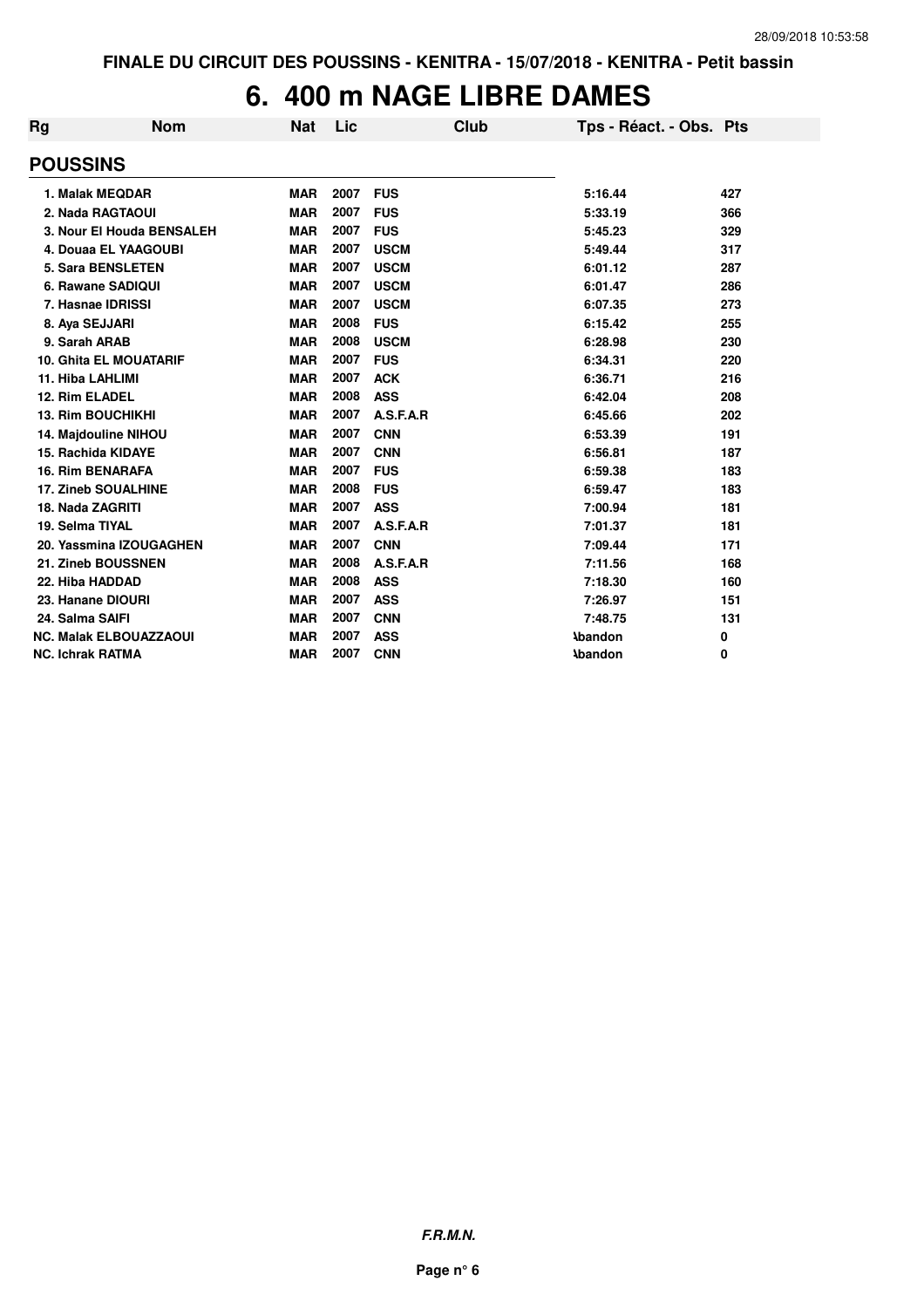# **7. 4 x 50 m NAGE LIBRE MESSIEURS**

| Rg | <b>Nom</b>                        | <b>Nat</b> | Lic. | Club        | Tps - Réact. - Obs. Pts |     |
|----|-----------------------------------|------------|------|-------------|-------------------------|-----|
|    | <b>POUSSINS</b>                   |            |      |             |                         |     |
|    | 1. Hamza SAMTI                    | <b>MAR</b> | 2007 | <b>USCM</b> | 2:15.31                 | 255 |
|    | <b>Sami EL ANOUAR</b>             | <b>MAR</b> | 2007 | <b>USCM</b> |                         | 255 |
|    | <b>Zaid ZNAIDI</b>                | <b>MAR</b> | 2007 | <b>USCM</b> |                         | 255 |
|    | <b>Akram SAADANI</b>              | <b>MAR</b> | 2008 | <b>USCM</b> |                         | 255 |
|    | 2. Amine IDRISSI FAKHREDDINE      | <b>MAR</b> | 2008 | <b>FUS</b>  | 2:22.66                 | 218 |
|    | <b>Amir FAEDDA</b>                | <b>MAR</b> | 2007 | <b>FUS</b>  |                         | 218 |
|    | <b>Ryan CHEBIHI HASSANI</b>       | <b>MAR</b> | 2007 | <b>FUS</b>  |                         | 218 |
|    | <b>Youssef GABOUNE</b>            | <b>MAR</b> | 2007 | <b>FUS</b>  |                         | 218 |
|    | 3. Mohamed Naji TOUIMI BENJELLOUN | <b>MAR</b> | 2007 | <b>ASS</b>  | 2:34.50                 | 171 |
|    | <b>Assaad Taha SEYAR</b>          | <b>MAR</b> | 2007 | <b>ASS</b>  |                         | 171 |
|    | <b>Youssef MOUSSALIM</b>          | <b>MAR</b> | 2007 | <b>ASS</b>  |                         | 171 |
|    | <b>Mohamed Ayoub OUADI</b>        | <b>MAR</b> | 2007 | <b>ASS</b>  |                         | 171 |
|    | <b>4. Ali BOURICH</b>             | <b>MAR</b> | 2008 | A.S.F.A.R   | 2:43.31                 | 145 |
|    | <b>Mohammed Taha MAROUDI</b>      | <b>MAR</b> | 2008 | A.S.F.A.R   |                         | 145 |
|    | <b>Anas MADANI</b>                | <b>MAR</b> | 2007 | A.S.F.A.R   |                         | 145 |
|    | <b>Saad TAOURTI</b>               | <b>MAR</b> | 2008 | A.S.F.A.R   |                         | 145 |
|    | <b>NC. Othmane ACHIBANE</b>       | <b>MAR</b> | 2007 | <b>CNN</b>  | Frf n.d.                |     |
|    | <b>Rayane BARAKAT</b>             | <b>MAR</b> | 2008 | <b>CNN</b>  |                         |     |
|    | <b>Mohammed ELOTMANY</b>          | <b>MAR</b> | 2007 | <b>CNN</b>  |                         |     |
|    | Yahva KHATORI                     | <b>MAR</b> | 2008 | <b>CNN</b>  |                         |     |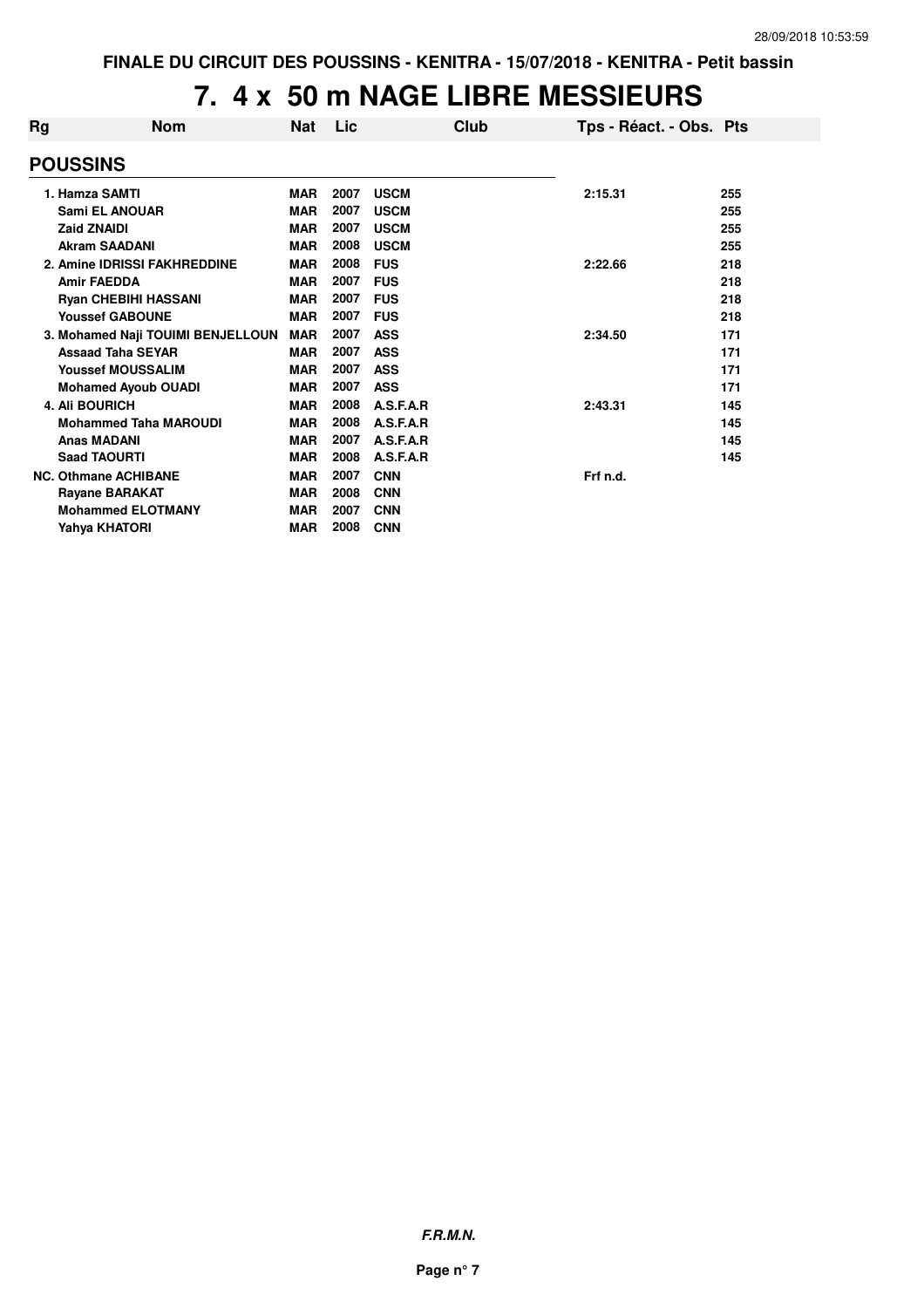#### **8. 4 x 50 m 4 NAGES DAMES**

| Rg | <b>Nom</b>                    | <b>Nat</b> | Lic  | Club        | Tps - Réact. - Obs. Pts |     |
|----|-------------------------------|------------|------|-------------|-------------------------|-----|
|    | <b>POUSSINS</b>               |            |      |             |                         |     |
|    | 1. Nada RAGTAOUI              | <b>MAR</b> | 2007 | <b>FUS</b>  | 2:40.78                 | 305 |
|    | <b>Malak MEQDAR</b>           | <b>MAR</b> | 2007 | <b>FUS</b>  |                         | 305 |
|    | Aya SEJJARI                   | <b>MAR</b> | 2008 | <b>FUS</b>  |                         | 305 |
|    | <b>Nour El Houda BENSALEH</b> | <b>MAR</b> | 2007 | <b>FUS</b>  |                         | 305 |
|    | 2. Hasnae IDRISSI             | <b>MAR</b> | 2007 | <b>USCM</b> | 2:41.40                 | 302 |
|    | Douaa EL YAAGOUBI             | <b>MAR</b> | 2007 | <b>USCM</b> |                         | 302 |
|    | <b>Sara BENSLETEN</b>         | <b>MAR</b> | 2007 | <b>USCM</b> |                         | 302 |
|    | <b>Rawane SADIQUI</b>         | <b>MAR</b> | 2007 | <b>USCM</b> |                         | 302 |
|    | 3. Jannat BAYADOU             | <b>MAR</b> | 2007 | <b>KAC</b>  | 3:04.94                 | 200 |
|    | <b>Aroua MESKINE</b>          | <b>MAR</b> | 2008 | <b>KAC</b>  |                         | 200 |
|    | <b>Sundus ALHAMAD</b>         | <b>MAR</b> | 2007 | <b>KAC</b>  |                         | 200 |
|    | <b>Hibat Allah SEMLALI</b>    | <b>MAR</b> | 2007 | <b>KAC</b>  |                         | 200 |
|    | 4. Hanane DIOURI              | <b>MAR</b> | 2007 | <b>ASS</b>  | 3:07.63                 | 192 |
|    | <b>Rim ELADEL</b>             | <b>MAR</b> | 2008 | <b>ASS</b>  |                         | 192 |
|    | <b>Nada ZAGRITI</b>           | <b>MAR</b> | 2007 | <b>ASS</b>  |                         | 192 |
|    | <b>Malak ELBOUAZZAOUI</b>     | <b>MAR</b> | 2007 | <b>ASS</b>  |                         | 192 |
|    | 5. Zineb KHARMICH             | <b>MAR</b> | 2007 | <b>CNN</b>  | 3:13.88                 | 174 |
|    | <b>Yasmine EL HAJJI</b>       | <b>MAR</b> | 2007 | <b>CNN</b>  |                         | 174 |
|    | <b>Rachida KIDAYE</b>         | <b>MAR</b> | 2007 | <b>CNN</b>  |                         | 174 |
|    | <b>Majdouline NIHOU</b>       | <b>MAR</b> | 2007 | <b>CNN</b>  |                         | 174 |
|    | <b>6. Rim BOUCHIKHI</b>       | <b>MAR</b> | 2007 | A.S.F.A.R   | 3:26.69                 | 143 |
|    | <b>Hiba OUAHABI</b>           | <b>MAR</b> | 2007 | A.S.F.A.R   |                         | 143 |
|    | <b>Selma TIYAL</b>            | <b>MAR</b> | 2007 | A.S.F.A.R   |                         | 143 |
|    | <b>Ranya IBNOUHSEINE</b>      | <b>MAR</b> | 2008 | A.S.F.A.R   |                         | 143 |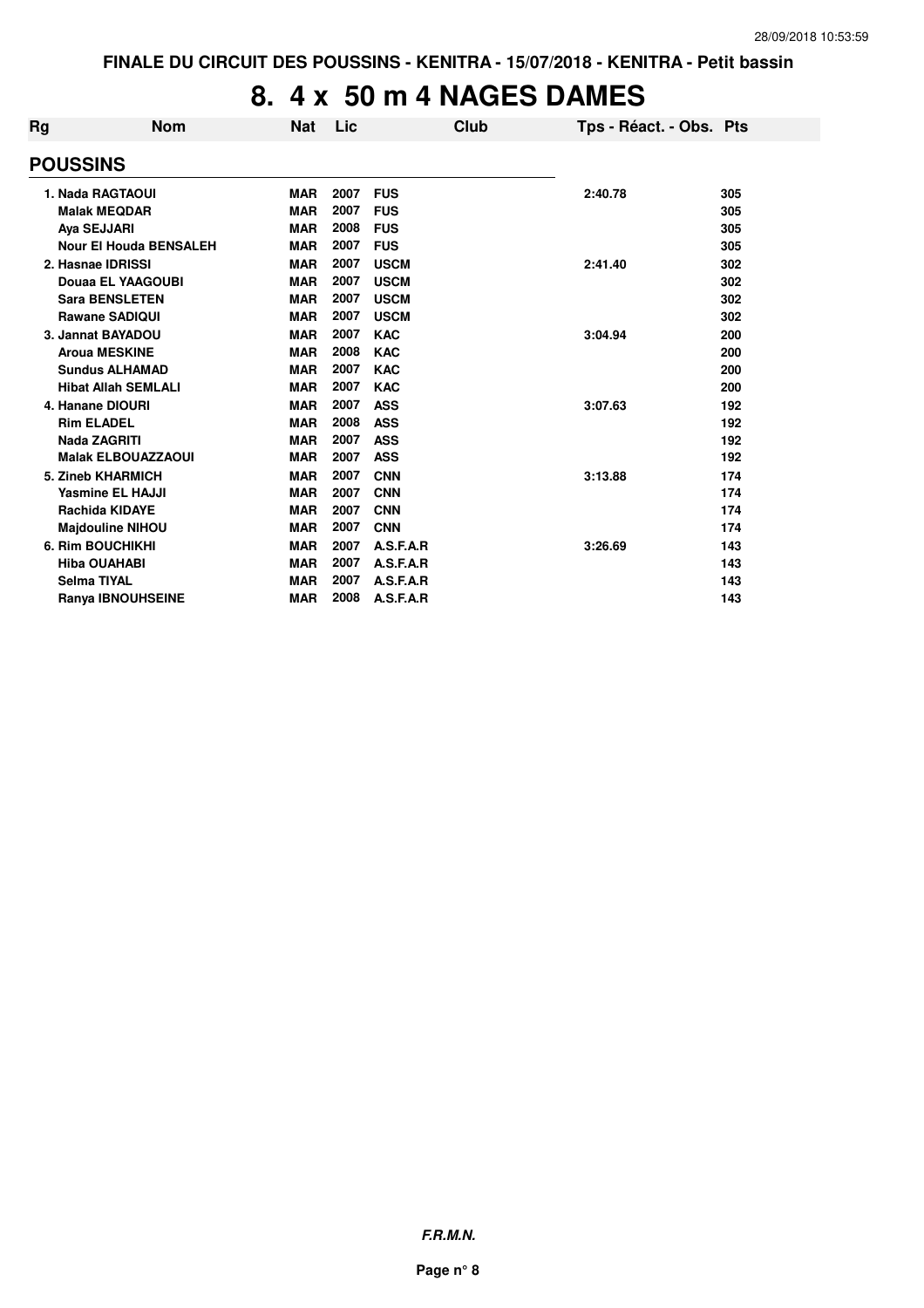#### **9. 200 m 4 NAGES DAMES**

| Rg                      | <b>Nom</b>                    | <b>Nat</b> | Lic  | <b>Club</b> | Tps - Réact. - Obs. Pts |     |
|-------------------------|-------------------------------|------------|------|-------------|-------------------------|-----|
| <b>POUSSINS</b>         |                               |            |      |             |                         |     |
|                         | 1. Nada RAGTAOUI              | <b>MAR</b> | 2007 | <b>FUS</b>  | 2:57.97                 | 356 |
|                         | 2. Nour El Houda BENSALEH     | <b>MAR</b> | 2007 | <b>FUS</b>  | 3:02.54                 | 330 |
|                         | 3. Hasnae IDRISSI             | <b>MAR</b> | 2007 | <b>USCM</b> | 3:06.37                 | 310 |
|                         | <b>4. Sara BENSLETEN</b>      | <b>MAR</b> | 2007 | <b>USCM</b> | 3:09.19                 | 296 |
|                         | 5. Douaa EL YAAGOUBI          | <b>MAR</b> | 2007 | <b>USCM</b> | 3:14.50                 | 272 |
|                         | 6. Rawane SADIQUI             | <b>MAR</b> | 2007 | <b>USCM</b> | 3:18.44                 | 256 |
|                         | 7. Ghita EL MOUATARIF         | <b>MAR</b> | 2007 | <b>FUS</b>  | 3:20.95                 | 247 |
| 8. Aya SEJJARI          |                               | <b>MAR</b> | 2008 | <b>FUS</b>  | 3:30.81                 | 214 |
|                         | 9. Rachida KIDAYE             | <b>MAR</b> | 2007 | <b>CNN</b>  | 3:35.28                 | 201 |
| 10. Sarah ARAB          |                               | <b>MAR</b> | 2008 | <b>USCM</b> | 3:40.13                 | 188 |
| 11. Nada ZAGRITI        |                               | <b>MAR</b> | 2007 | <b>ASS</b>  | 3:40.57                 | 187 |
| <b>12. Hiba LAHLIMI</b> |                               | <b>MAR</b> | 2007 | <b>ACK</b>  | 3:41.22                 | 185 |
| 12. Rim ELADEL          |                               | <b>MAR</b> | 2008 | <b>ASS</b>  | 3:41.22                 | 185 |
|                         | <b>14. Malak ELBOUAZZAOUI</b> | <b>MAR</b> | 2007 | <b>ASS</b>  | 3:42.90                 | 181 |
|                         | <b>15. Zineb SOUALHINE</b>    | <b>MAR</b> | 2008 | <b>FUS</b>  | 3:47.00                 | 171 |
|                         | 16. Majdouline NIHOU          | <b>MAR</b> | 2007 | <b>CNN</b>  | 3:51.22                 | 162 |
|                         | 17. Rim BENARAFA              | <b>MAR</b> | 2007 | <b>FUS</b>  | 3:52.22                 | 160 |
|                         | <b>18. Rim BOUCHIKHI</b>      | <b>MAR</b> | 2007 | A.S.F.A.R   | 3:55.44                 | 153 |
|                         | <b>19. Hanane DIOURI</b>      | <b>MAR</b> | 2007 | <b>ASS</b>  | 3:56.20                 | 152 |
| 20. Hiba HADDAD         |                               | <b>MAR</b> | 2008 | <b>ASS</b>  | 3:56.78                 | 151 |
|                         | 21. Yassmina IZOUGAGHEN       | <b>MAR</b> | 2007 | <b>CNN</b>  | 3:59.34                 | 146 |
| 22. Salma SAIFI         |                               | <b>MAR</b> | 2007 | <b>CNN</b>  | 4:03.13                 | 139 |
| 23. Selma TIYAL         |                               | <b>MAR</b> | 2007 | A.S.F.A.R   | 4:03.19                 | 139 |
| 24. Ichrak RATMA        |                               | <b>MAR</b> | 2007 | <b>CNN</b>  | 4:14.50                 | 121 |
|                         | <b>NC. Zineb BOUSSNEN</b>     | <b>MAR</b> | 2008 | A.S.F.A.R   | Dsq VI                  | 0   |
|                         | <b>NC. Malak MEQDAR</b>       | <b>MAR</b> | 2007 | <b>FUS</b>  | Dsg VI                  | 0   |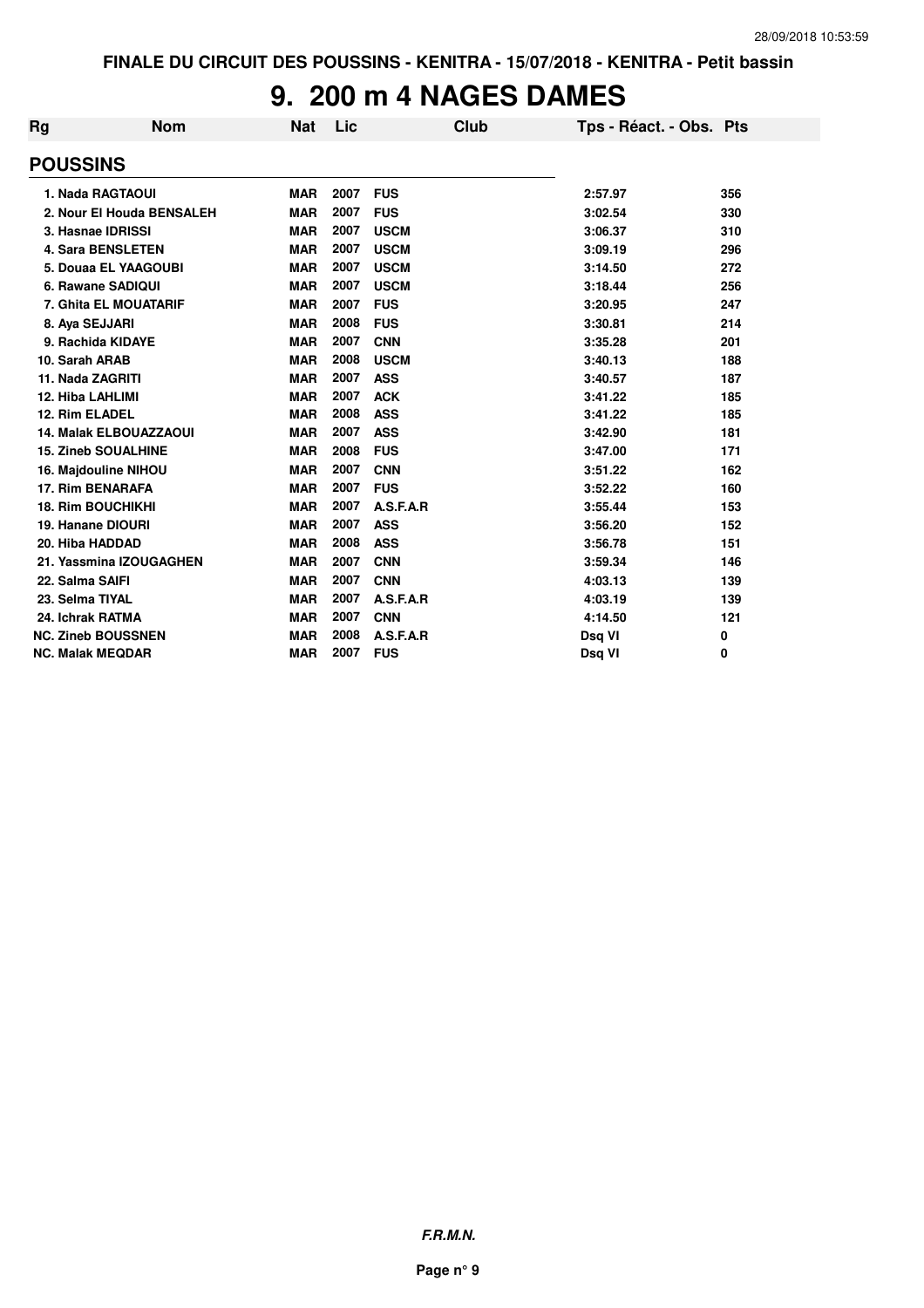# **10. 50 m PAPILLON MESSIEURS**

| <b>Nom</b>              | <b>Nat</b> | Lic  |             | Club |       |                         |
|-------------------------|------------|------|-------------|------|-------|-------------------------|
|                         |            |      |             |      |       |                         |
| 1. Sami EL ANOUAR       | <b>MAR</b> | 2007 | <b>USCM</b> |      | 36.97 | 223                     |
| 2. Mohammed ELOTMANY    | <b>MAR</b> | 2007 | <b>CNN</b>  |      | 37.22 | 218                     |
|                         | <b>MAR</b> | 2007 | <b>USCM</b> |      | 38.03 | 205                     |
|                         | <b>MAR</b> | 2007 | <b>ACK</b>  |      | 41.75 | 155                     |
| <b>5. Fadi GHOUDANE</b> | <b>MAR</b> | 2008 | <b>CSN</b>  |      | 44.38 | 129                     |
| 6. Assaad Taha SEYAR    | <b>MAR</b> | 2007 | <b>ASS</b>  |      | 46.59 | 111                     |
| 7. Mourad LAQLIOUAL     | <b>MAR</b> | 2008 | <b>CNN</b>  |      | 47.25 | 107                     |
|                         |            |      |             |      |       | Tps - Réact. - Obs. Pts |

**F.R.M.N.**

**Page n° 10**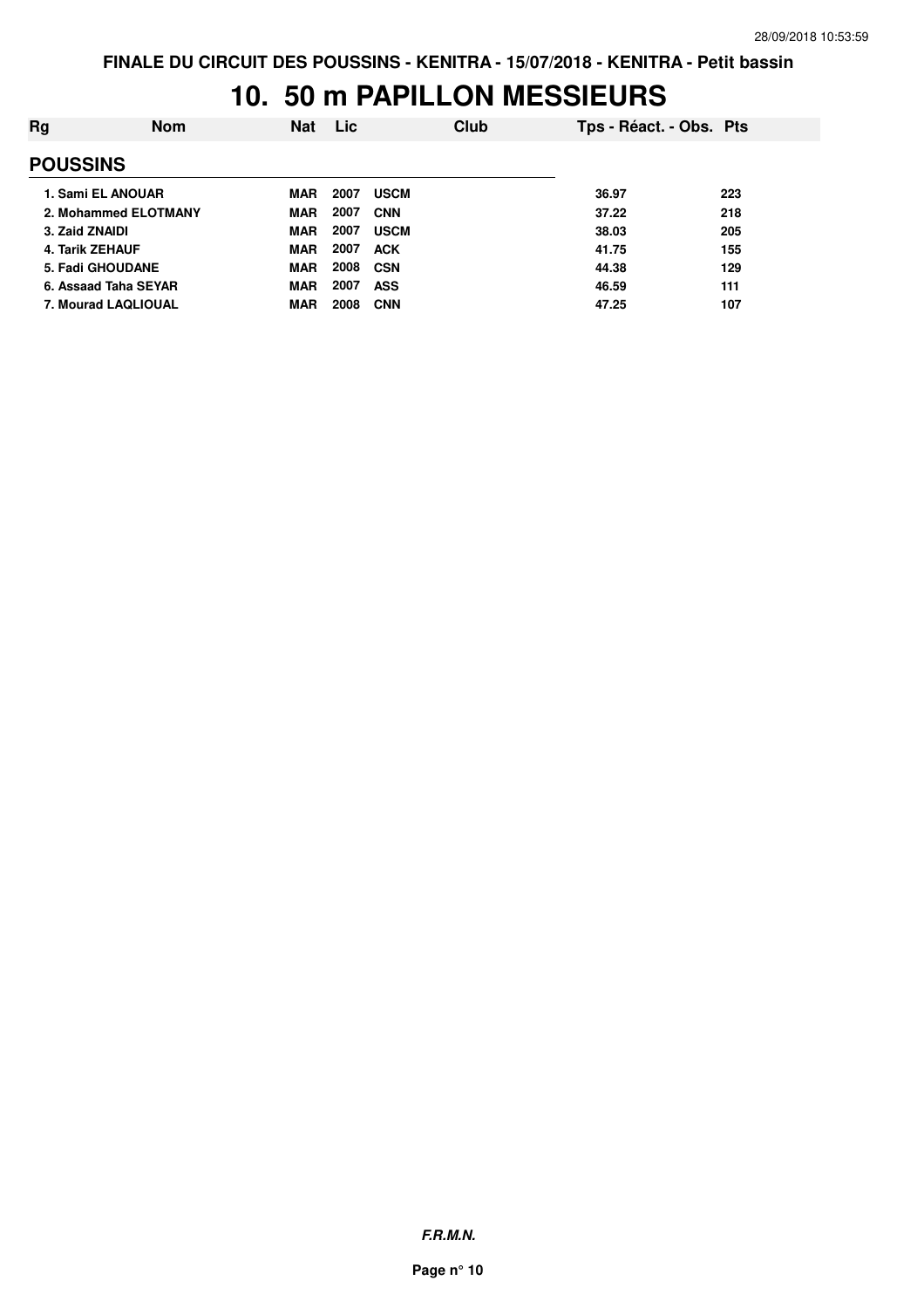# **11. 100 m DOS MESSIEURS**

| Rg | <b>Nom</b>                           | <b>Nat</b> | Lic  | Club        | Tps - Réact. - Obs. Pts |     |
|----|--------------------------------------|------------|------|-------------|-------------------------|-----|
|    | <b>POUSSINS</b>                      |            |      |             |                         |     |
|    | 1. Omar EL AMRAOUI                   | <b>MAR</b> | 2007 | <b>USCM</b> | 1:20.34                 | 270 |
|    | 2. Youssef GABOUNE                   | <b>MAR</b> | 2007 | <b>FUS</b>  | 1:30.56                 | 188 |
|    | 3. Mohamed Ayoub OUADI               | <b>MAR</b> | 2007 | <b>ASS</b>  | 1:31.72                 | 181 |
|    | 4. Hamza EL MKHENTAR                 | <b>MAR</b> | 2007 | <b>USCM</b> | 1:34.72                 | 164 |
|    | 5. Ali EL HASSANI                    | <b>MAR</b> | 2007 | <b>FUS</b>  | 1:35.50                 | 160 |
|    | 6. Jad NOUIRA                        | <b>MAR</b> | 2008 | <b>USCM</b> | 1:38.66                 | 145 |
|    | 7. Othmane ACHIBANE                  | <b>MAR</b> | 2007 | <b>CNN</b>  | 1:38.95                 | 144 |
|    | 8. Saad ALOUACH                      | <b>MAR</b> | 2007 | <b>ASS</b>  | 1:47.87                 | 111 |
|    | <b>NC. Amine IDRISSI FAKHREDDINE</b> | <b>MAR</b> | 2008 | <b>FUS</b>  | Dsg VI                  | 0   |
|    | <b>NC. Adib BOUAYAD</b>              | <b>MAR</b> | 2007 | <b>USCM</b> | Dsg VI                  | 0   |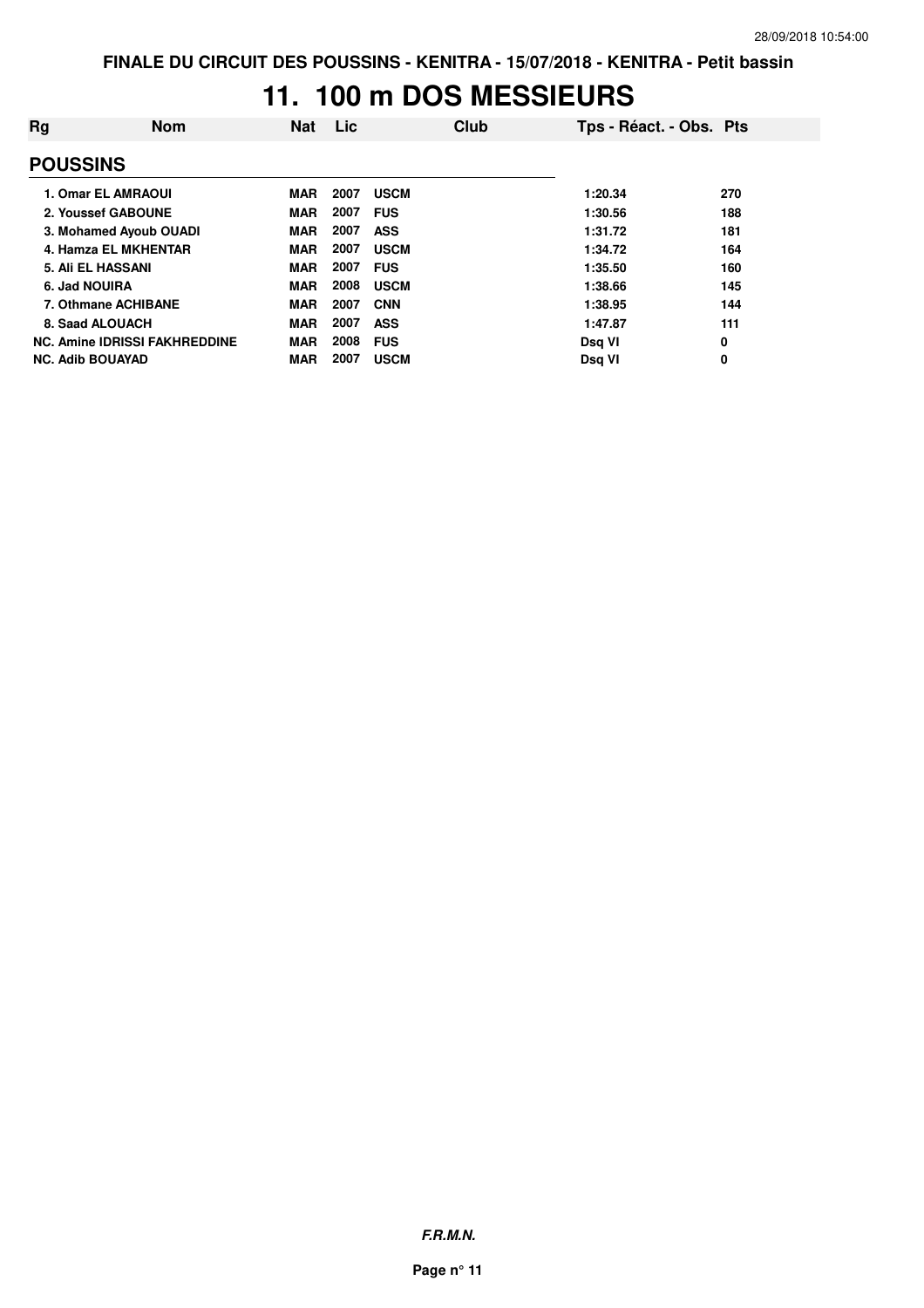### **12. 50 m BRASSE MESSIEURS**

| Rg              | Nom                               | Nat        | <b>Lic</b> |             | Club | Tps - Réact. - Obs. Pts |     |
|-----------------|-----------------------------------|------------|------------|-------------|------|-------------------------|-----|
| <b>POUSSINS</b> |                                   |            |            |             |      |                         |     |
|                 | 1. Akram SAADANI                  | <b>MAR</b> | 2008       | <b>USCM</b> |      | 42.28                   | 251 |
|                 | 2. Hamza SAMTI                    | <b>MAR</b> | 2007       | <b>USCM</b> |      | 44.44                   | 216 |
|                 | 3. Noamane EL MECHRAFI            | <b>MAR</b> | 2008       | <b>USCM</b> |      | 46.34                   | 190 |
|                 | 4. Mohammed Reda LACHGAR          | <b>MAR</b> | 2007       | <b>CSN</b>  |      | 48.73                   | 163 |
|                 | 5. Mohamed Naji TOUIMI BENJELLOUN | <b>MAR</b> | 2007       | <b>ASS</b>  |      | 49.31                   | 158 |
|                 | 6. Rayane ELMAZOUNI               | <b>MAR</b> | 2008       | <b>CSN</b>  |      | 53.22                   | 125 |
|                 | 7. Amine BENAHMED                 | <b>MAR</b> | 2008       | <b>FUS</b>  |      | 54.06                   | 120 |
|                 | 8. Yahia LAAREJ                   | <b>MAR</b> | 2008       | <b>FUS</b>  |      | 54.93                   | 114 |
|                 | NC. Mohammed Taha MAROUDI         | <b>MAR</b> | 2008       | A.S.F.A.R   |      | Dsa NI                  | 0   |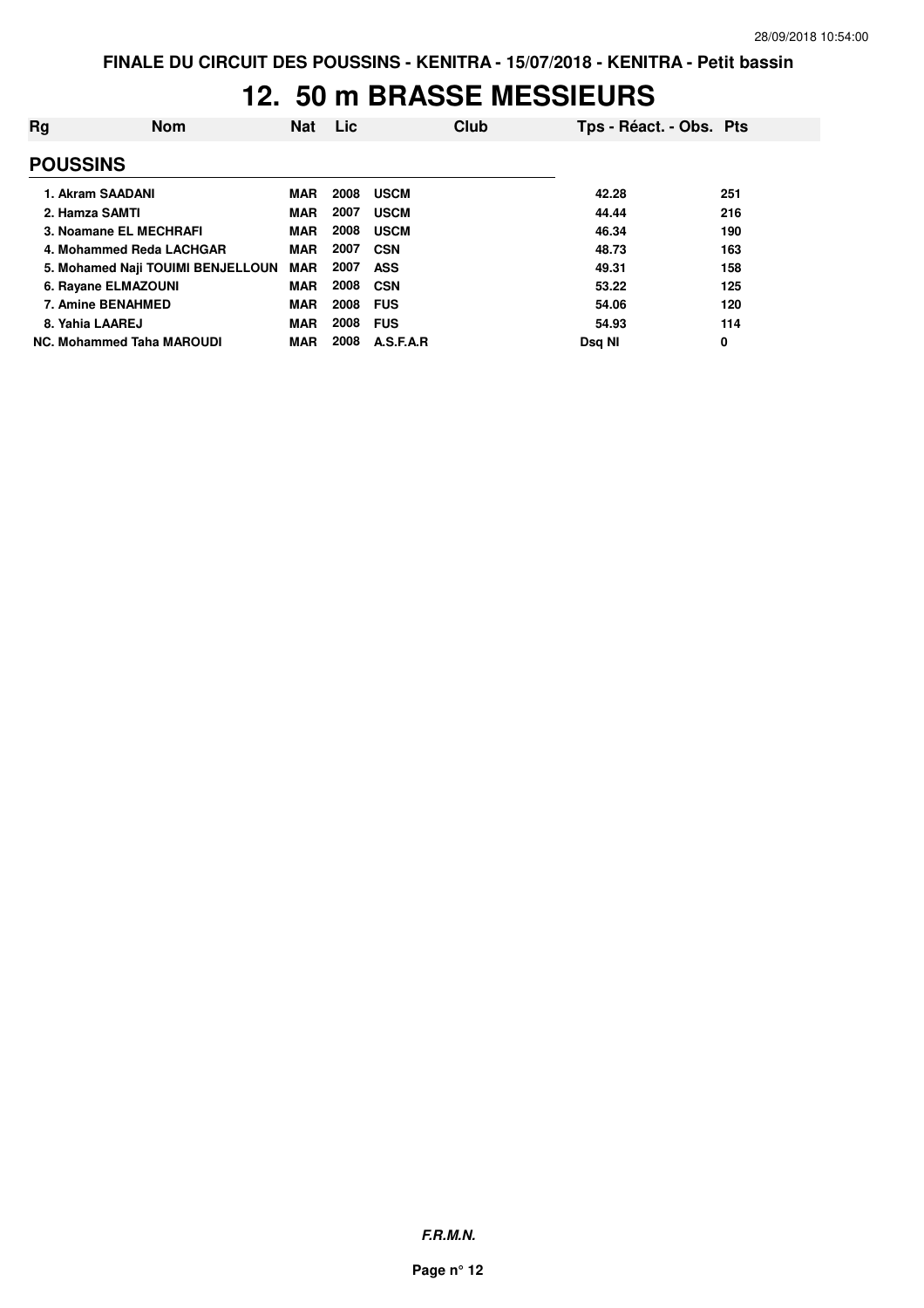# **13. 50 m NAGE LIBRE DAMES**

| Rg               | <b>Nom</b>                    | <b>Nat</b> | Lic  | Club        | Tps - Réact. - Obs. Pts |     |
|------------------|-------------------------------|------------|------|-------------|-------------------------|-----|
| <b>POUSSINS</b>  |                               |            |      |             |                         |     |
|                  | 1. Malak MEQDAR               | <b>MAR</b> | 2007 | <b>FUS</b>  | 33.00                   | 372 |
|                  | 2. Nour El Houda BENSALEH     | <b>MAR</b> | 2007 | <b>FUS</b>  | 33.06                   | 369 |
|                  | 3. Nada RAGTAOUI              | <b>MAR</b> | 2007 | <b>FUS</b>  | 33.66                   | 350 |
|                  | 4. Rawane SADIQUI             | <b>MAR</b> | 2007 | <b>USCM</b> | 34.70                   | 319 |
|                  | 5. Hasnae IDRISSI             | <b>MAR</b> | 2007 | <b>USCM</b> | 35.34                   | 302 |
|                  | <b>6. Ghita EL MOUATARIF</b>  | <b>MAR</b> | 2007 | <b>FUS</b>  | 36.00                   | 286 |
|                  | 7. Sara BENSLETEN             | <b>MAR</b> | 2007 | <b>USCM</b> | 36.03                   | 285 |
|                  | 8. Hiba LAHLIMI               | <b>MAR</b> | 2007 | <b>ACK</b>  | 36.27                   | 280 |
|                  | 9. Douaa EL YAAGOUBI          | <b>MAR</b> | 2007 | <b>USCM</b> | 36.41                   | 276 |
| 10. Aya SEJJARI  |                               | <b>MAR</b> | 2008 | <b>FUS</b>  | 36.78                   | 268 |
|                  | <b>11. Malak ELBOUAZZAOUI</b> | <b>MAR</b> | 2007 | <b>ASS</b>  | 37.25                   | 258 |
|                  | <b>12. Rim BOUCHIKHI</b>      | <b>MAR</b> | 2007 | A.S.F.A.R   | 39.09                   | 223 |
|                  | 13. Majdouline NIHOU          | <b>MAR</b> | 2007 | <b>CNN</b>  | 40.00                   | 208 |
|                  | 14. Rachida KIDAYE            | <b>MAR</b> | 2007 | <b>CNN</b>  | 40.06                   | 207 |
| 15. Nada ZAGRITI |                               | <b>MAR</b> | 2007 | <b>ASS</b>  | 40.29                   | 204 |
|                  | <b>16. Rim BENARAFA</b>       | <b>MAR</b> | 2007 | <b>FUS</b>  | 40.62                   | 199 |
| 17. Rim ELADEL   |                               | <b>MAR</b> | 2008 | <b>ASS</b>  | 41.31                   | 189 |
| 18. Selma TIYAL  |                               | <b>MAR</b> | 2007 | A.S.F.A.R   | 41.48                   | 187 |
|                  | 19. Ichrak RATMA              | <b>MAR</b> | 2007 | <b>CNN</b>  | 42.22                   | 177 |
| 20. Sarah ARAB   |                               | <b>MAR</b> | 2008 | <b>USCM</b> | 42.59                   | 173 |
|                  | 21. Zineb BOUSSNEN            | <b>MAR</b> | 2008 | A.S.F.A.R   | 42.74                   | 171 |
|                  | 22. Hanane DIOURI             | <b>MAR</b> | 2007 | <b>ASS</b>  | 42.81                   | 170 |
|                  | 23. Zineb SOUALHINE           | <b>MAR</b> | 2008 | <b>FUS</b>  | 42.85                   | 169 |
|                  | 24. Yassmina IZOUGAGHEN       | <b>MAR</b> | 2007 | <b>CNN</b>  | 43.53                   | 162 |
| 25. Hiba HADDAD  |                               | <b>MAR</b> | 2008 | <b>ASS</b>  | 44.09                   | 155 |
| 26. Salma SAIFI  |                               | <b>MAR</b> | 2007 | <b>CNN</b>  | 46.62                   | 131 |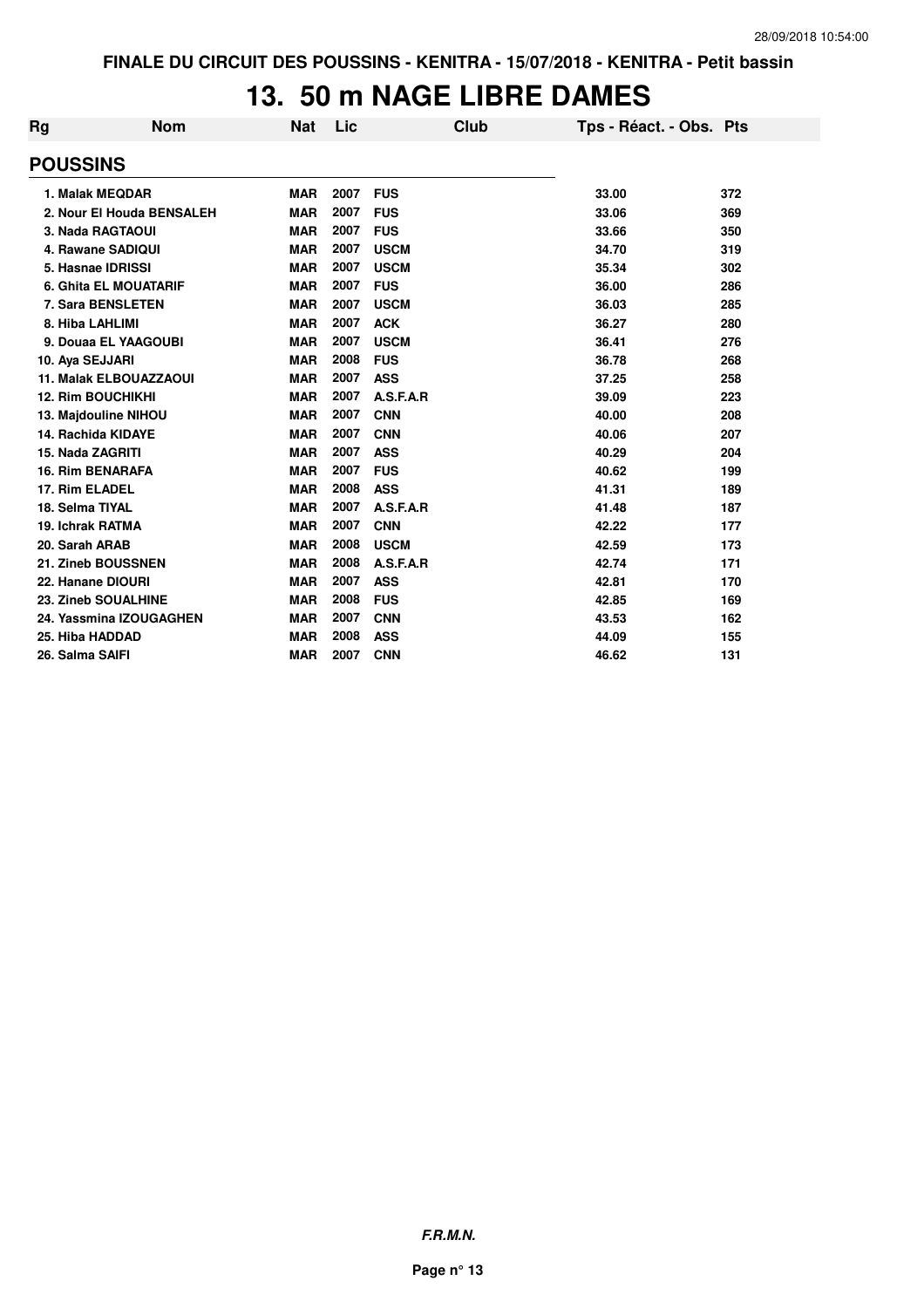# **14. 400 m NAGE LIBRE MESSIEURS**

| Rg                        | <b>Nom</b>                           | <b>Nat</b> | Lic  | Club        | Tps - Réact. - Obs. Pts |     |
|---------------------------|--------------------------------------|------------|------|-------------|-------------------------|-----|
|                           | <b>POUSSINS</b>                      |            |      |             |                         |     |
|                           | 1. Akram SAADANI                     | <b>MAR</b> | 2008 | <b>USCM</b> | 5:19.75                 | 326 |
|                           | 2. Sami EL ANOUAR                    | <b>MAR</b> | 2007 | <b>USCM</b> | 5:27.77                 | 302 |
|                           | 3. Hamza SAMTI                       | <b>MAR</b> | 2007 | <b>USCM</b> | 5:31.72                 | 292 |
|                           | 4. Noamane EL MECHRAFI               | <b>MAR</b> | 2008 | <b>USCM</b> | 5:34.10                 | 285 |
|                           | <b>5. Omar EL AMRAOUI</b>            | <b>MAR</b> | 2007 | <b>USCM</b> | 5:37.04                 | 278 |
|                           | 6. Zaid ZNAIDI                       | <b>MAR</b> | 2007 | <b>USCM</b> | 5:37.94                 | 276 |
|                           | 7. Youssef GABOUNE                   | <b>MAR</b> | 2007 | <b>FUS</b>  | 5:38.00                 | 276 |
|                           | 8. Hamza EL MKHENTAR                 | <b>MAR</b> | 2007 | <b>USCM</b> | 5:56.38                 | 235 |
|                           | 9. Mohammed ELOTMANY                 | <b>MAR</b> | 2007 | <b>CNN</b>  | 6:00.72                 | 227 |
|                           | <b>10. Adib BOUAYAD</b>              | <b>MAR</b> | 2007 | <b>USCM</b> | 6:03.15                 | 222 |
|                           | <b>11. Tarik ZEHAUF</b>              | <b>MAR</b> | 2007 | <b>ACK</b>  | 6:03.64                 | 221 |
|                           | <b>12. Fadi GHOUDANE</b>             | <b>MAR</b> | 2008 | <b>CSN</b>  | 6:18.72                 | 196 |
|                           | 13. Mohamed Ayoub OUADI              | <b>MAR</b> | 2007 | <b>ASS</b>  | 6:19.85                 | 194 |
|                           | <b>14. Amine IDRISSI FAKHREDDINE</b> | <b>MAR</b> | 2008 | <b>FUS</b>  | 6:20.37                 | 193 |
|                           | 15. Jad NOUIRA                       | <b>MAR</b> | 2008 | <b>USCM</b> | 6:23.12                 | 189 |
|                           | 16. Mohamed Naji TOUIMI BENJELLOUN   | <b>MAR</b> | 2007 | <b>ASS</b>  | 6:23.79                 | 188 |
|                           | 17. Mohammed Reda LACHGAR            | <b>MAR</b> | 2007 | <b>CSN</b>  | 6:36.00                 | 171 |
|                           | 18. Rayane ELMAZOUNI                 | <b>MAR</b> | 2008 | <b>CSN</b>  | 6:42.09                 | 163 |
|                           | 19. Yahia LAAREJ                     | <b>MAR</b> | 2008 | <b>FUS</b>  | 6:45.28                 | 160 |
|                           | 20. Othmane ACHIBANE                 | <b>MAR</b> | 2007 | <b>CNN</b>  | 6:48.23                 | 156 |
|                           | 21. Amine BENAHMED                   | <b>MAR</b> | 2008 | <b>FUS</b>  | 6:48.53                 | 156 |
|                           | 22. Assaad Taha SEYAR                | <b>MAR</b> | 2007 | <b>ASS</b>  | 6:50.69                 | 153 |
|                           | 23. Mohammed Taha MAROUDI            | <b>MAR</b> | 2008 | A.S.F.A.R   | 7:08.07                 | 135 |
|                           | 24. Saad ALOUACH                     | <b>MAR</b> | 2007 | <b>ASS</b>  | 7:35.37                 | 112 |
|                           | <b>NC. Mourad LAQLIOUAL</b>          | <b>MAR</b> | 2008 | <b>CNN</b>  | Frf n.d.                |     |
| <b>NC. Ali EL HASSANI</b> |                                      | <b>MAR</b> | 2007 | <b>FUS</b>  | Frf n.d.                |     |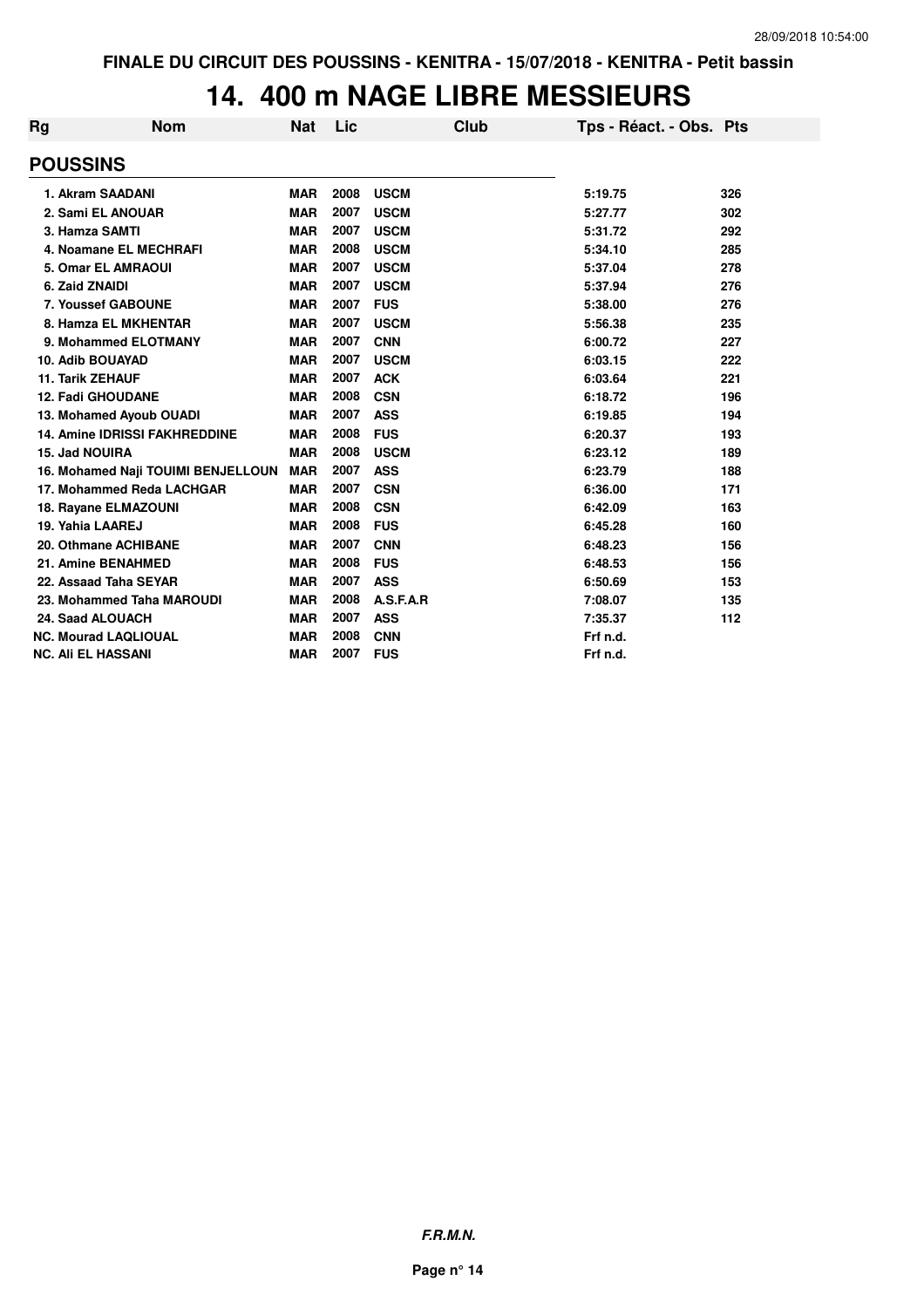# **15. 4 x 50 m NAGE LIBRE DAMES**

| Rg              | <b>Nom</b>                    | <b>Nat</b> | Lic  |             | Club | Tps - Réact. - Obs. Pts |     |  |
|-----------------|-------------------------------|------------|------|-------------|------|-------------------------|-----|--|
| <b>POUSSINS</b> |                               |            |      |             |      |                         |     |  |
|                 | 1. Nada RAGTAOUI              | <b>MAR</b> | 2007 | <b>FUS</b>  |      | 2:15.75                 | 378 |  |
|                 | <b>Ghita EL MOUATARIF</b>     | <b>MAR</b> | 2007 | <b>FUS</b>  |      |                         | 378 |  |
|                 | <b>Nour El Houda BENSALEH</b> | <b>MAR</b> | 2007 | <b>FUS</b>  |      |                         | 378 |  |
|                 | <b>Malak MEQDAR</b>           | <b>MAR</b> | 2007 | <b>FUS</b>  |      |                         | 378 |  |
|                 | 2. Hasnae IDRISSI             | <b>MAR</b> | 2007 | <b>USCM</b> |      | 2:24.65                 | 313 |  |
|                 | Douaa EL YAAGOUBI             | <b>MAR</b> | 2007 | <b>USCM</b> |      |                         | 313 |  |
|                 | <b>Sara BENSLETEN</b>         | <b>MAR</b> | 2007 | <b>USCM</b> |      |                         | 313 |  |
|                 | <b>Rawane SADIQUI</b>         | <b>MAR</b> | 2007 | <b>USCM</b> |      |                         | 313 |  |
|                 | 3. Jannat BAYADOU             | <b>MAR</b> | 2007 | <b>KAC</b>  |      | 2:40.69                 | 228 |  |
|                 | <b>Sundus ALHAMAD</b>         | <b>MAR</b> | 2007 | <b>KAC</b>  |      |                         | 228 |  |
|                 | <b>Aroua MESKINE</b>          | <b>MAR</b> | 2008 | <b>KAC</b>  |      |                         | 228 |  |
|                 | <b>Hibat Allah SEMLALI</b>    | <b>MAR</b> | 2007 | <b>KAC</b>  |      |                         | 228 |  |
|                 | 4. Rim ELADEL                 | <b>MAR</b> | 2008 | <b>ASS</b>  |      | 2:44.16                 | 214 |  |
|                 | <b>Hiba HADDAD</b>            | <b>MAR</b> | 2008 | <b>ASS</b>  |      |                         | 214 |  |
|                 | Nada ZAGRITI                  | <b>MAR</b> | 2007 | <b>ASS</b>  |      |                         | 214 |  |
|                 | <b>Malak ELBOUAZZAOUI</b>     | <b>MAR</b> | 2007 | <b>ASS</b>  |      |                         | 214 |  |
|                 | 5. Zineb BOUSSNEN             | <b>MAR</b> | 2008 | A.S.F.A.R   |      | 2:49.28                 | 195 |  |
|                 | <b>Nour HANZAZI</b>           | <b>MAR</b> | 2008 | A.S.F.A.R   |      |                         | 195 |  |
|                 | <b>Rim BOUCHIKHI</b>          | <b>MAR</b> | 2007 | A.S.F.A.R   |      |                         | 195 |  |
|                 | <b>Selma TIYAL</b>            | <b>MAR</b> | 2007 | A.S.F.A.R   |      |                         | 195 |  |
|                 | 6. Ichrak RATMA               | <b>MAR</b> | 2007 | <b>CNN</b>  |      | 2:53.93                 | 180 |  |
|                 | <b>Yassmina IZOUGAGHEN</b>    | <b>MAR</b> | 2007 | <b>CNN</b>  |      |                         | 180 |  |
|                 | <b>Khawla ACHIBANE</b>        | <b>MAR</b> | 2008 | <b>CNN</b>  |      |                         | 180 |  |
|                 | <b>Majdouline NIHOU</b>       | <b>MAR</b> | 2007 | <b>CNN</b>  |      |                         | 180 |  |

**F.R.M.N.**

**Page n° 15**